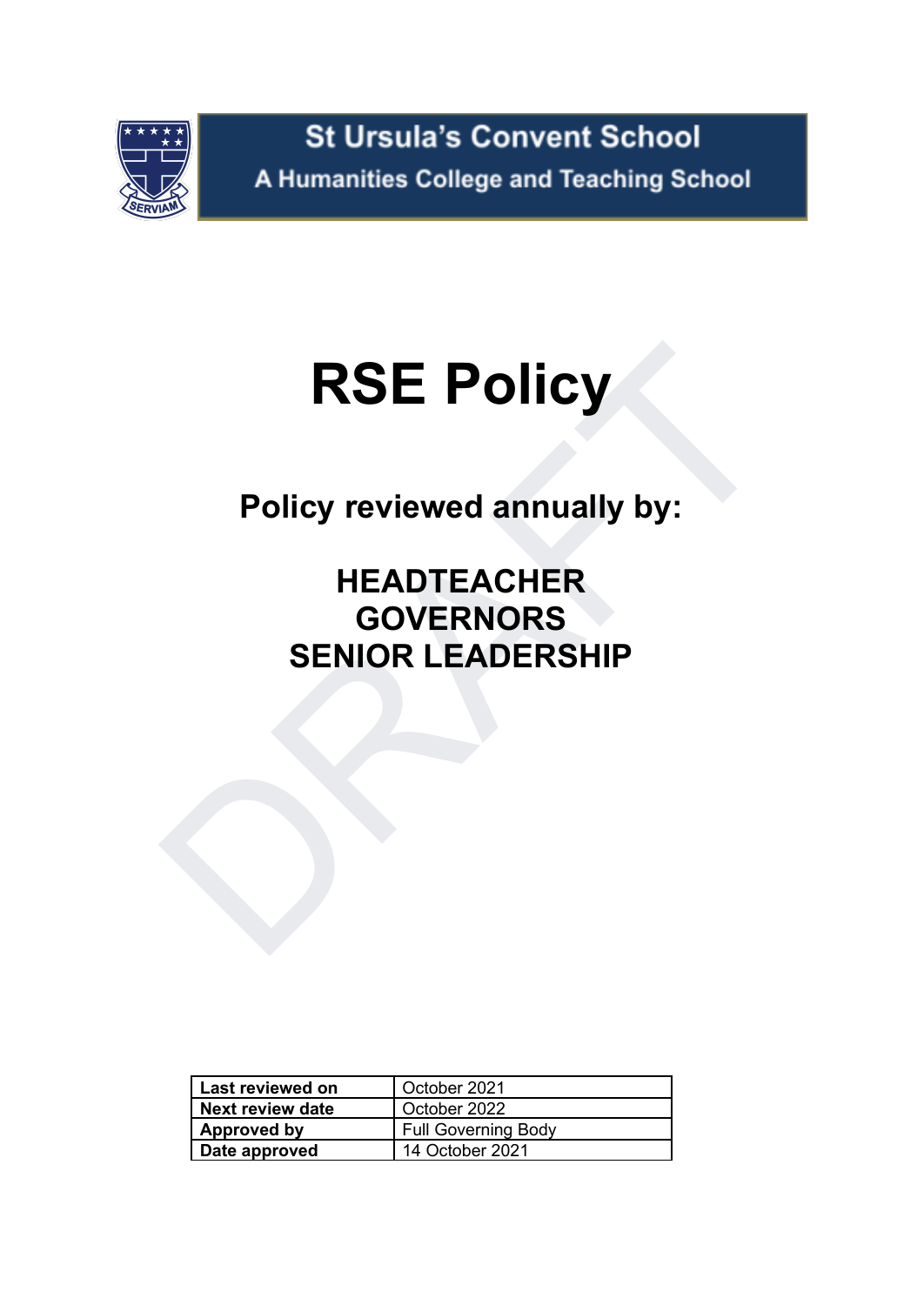### **School mission statement**

Our Mission is to ensure that every individual achieves their potential through the pursuit of academic excellence and the nurturing of their gifts and talents.

To create a caring Catholic community; allowing everyone to develop and share in the love of Christ; serving the world of today and tomorrow through the relationships we make and the service we provide to others.

### **Implementation and review of policy**

This policy takes note of and is consistent with the Archdiocese of Southwark's *Education in Human Love: Diocesan Policy on Relationships and Sex Education*.

Implementation of the policy will take place after consultation with the Governors in the Autumn term 2020. This policy will be reviewed annually by the Headteacher, RSE co-ordinator, the Governing body and staff members.

The next review date is September 2022.

### **Dissemination**

St Ursula's RSE policy has been shared and agreed by our Governors. All teaching and non-teaching staff will have access to the policy and will be saved on the staff shared area. A copy of the policy will also be made available to all parents/carers online on our school website. Details of our school RSE curriculum and PSHE audit will be published on the school website for parents/carers.

### **Defining Relationships and Sex Education**

olicy takes note of and is consistent with the Archdiocese of Southwark's Education<br>man Love: Diocesan Policy on Relationships and Sex Education.<br>The mentation of the policy will take place after consultation with the Gove The Department for Education (DFE) defines RSE as 'lifelong learning about physical, moral and emotional development. It is about the understanding of the importance of marriage and family life, stable and loving relationships, respect, love and care. It is also about the teaching of sex, sexuality and sexual health'. The RSE curriculum aims to ensure all students can develop attitudes and values, personal and social skills and also knowledge and understanding with content that will be age-appropriate and relevant.

### **Introduction to RSE in St Ursula's**

At St Ursula's our mission is to contribute to the development of independent young people who are able to make a difference within society. We believe that our RSE curriculum will enable our students to not only grow in knowledge and understanding of themes relevant to their lives and society but also that they grow in compassion and love, living out the Gospel values in their daily lives. The teachings of the Catholic Church are an essential thread within our whole school RSE curriculum. The resources we have chosen to use are excellent at not only delivering wholesome lessons and knowledge but also are rooted in scripture and Church teaching.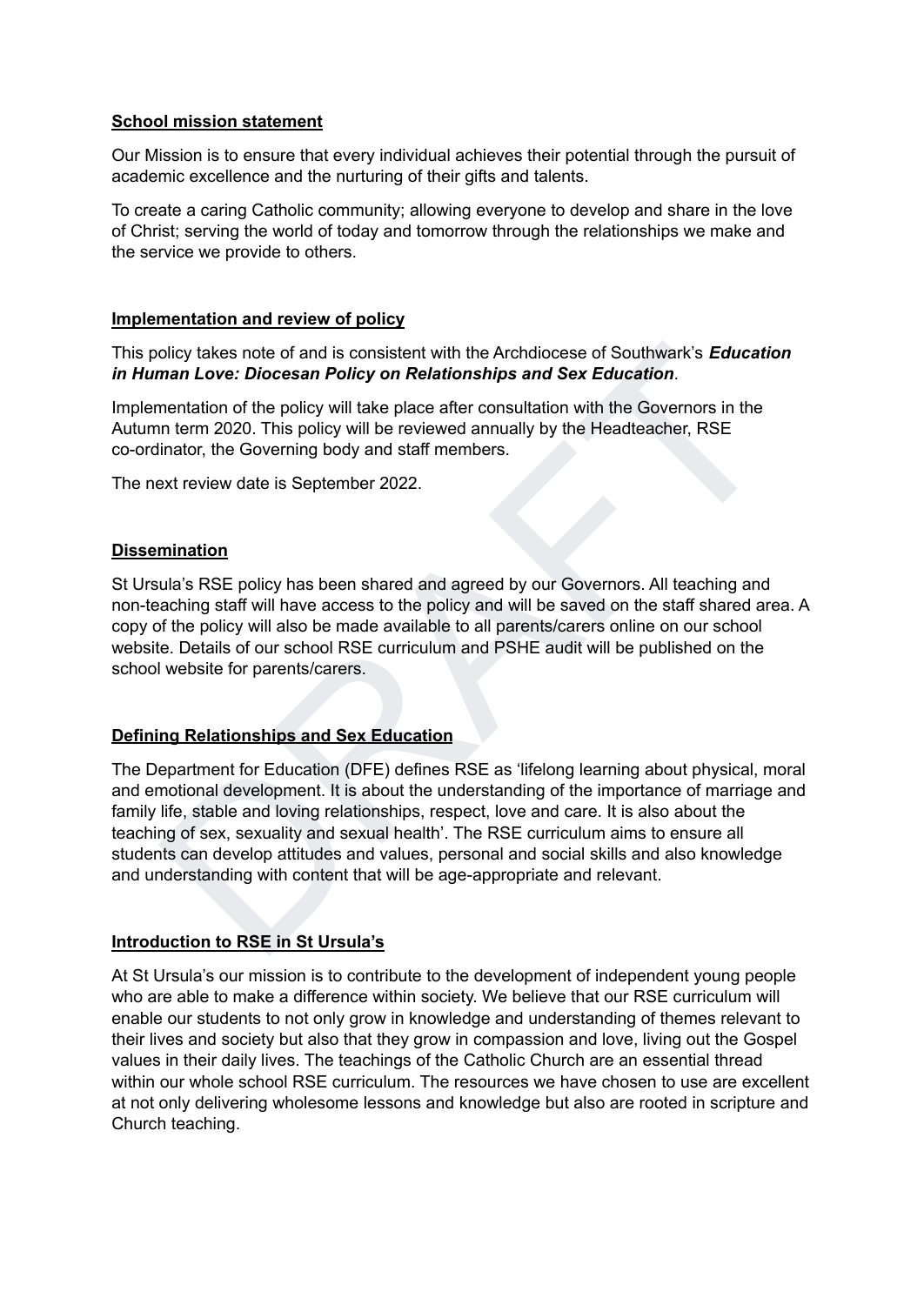### **Statutory Curriculum**

### **'I have come that you might have life and have it to the full' (John 10:10)**

As a Catholic school, we are involved in relationships and sex education precisely because of our Christian beliefs about God and about the dignity of every human person. The belief that each person is made in the 'image and likeness of God' underpins the approach to all education in Catholic education. This belief is centred around the idea that gender and sexuality are seen as a gift from God, reflect God's beauty and that sex is a gift to be shared within marriage as a way of uniting male and female. St Ursula's approach to RSE is therefore rooted in the Catholic Church's teaching of the dignity of the human person and is presented in a positive way.

ore rooted in the Catholic Church's teaching of the dignity of the human person and is<br>the in a positive way.<br>
wing on from the guidance of the Bishops Conference of England and Wales and as<br>
and any the DFE, RSE will be f Following on from the guidance of the Bishops Conference of England and Wales and as advocated by the DFE, RSE will be firmly embedded in the PSHE framework as it is concerned with nurturing human wholeness and is integral to the physical, spiritual, emotional, moral, social and intellectual development of all our students. It is centred on Christ's vision of being human as good news and will be positive and prudent, showing the potential for development, while enabling the dangers and risks involved to be understood and appreciated. All RSE content delivered in St Ursula's will be in accordance with the Church's moral teaching. It will emphasise the central importance of marriage and the family whilst acknowledging that all pupils have a fundamental right to have their life respected whatever household they come from and support will be given to all pupils to deal with different sets of values and opinions that may be shared in discussion time.

The legal requirements relating to the teaching of RSE is as follows:

- RSE is now a compulsory aspect of the National Curriculum in England however it will not be formally assessed
- Our guiding principle is that all of the compulsory subject content must be age appropriate
- It will be taught sensitively and inclusively, with respect to backgrounds and beliefs of pupils and parents
- It provides students with the knowledge that they need of the law

# **Aims and objectives**

At St Ursula's we are committed to the education of the whole child and we believe that RSE is an integral part of this education. Furthermore, we are committed to raising our pupils' self-esteem, helping them to grow in knowledge and understanding. We want our students to respect and recognise the value of all people they meet and develop empathy towards others.

St Ursula's school is committed to:

- **●** Working in partnership with parents/carers to provide our students with 'positive and prudent sexual education' **(Gravissimum Educationis 1- 2 nd Vatican Council)**
- Ensuring that content covered is compatible with students physical, cognitive, psychological and spiritual maturity
- Delivering content and providing resources that are rooted in the Catholic vision of education and showcasing the dignity of the human person.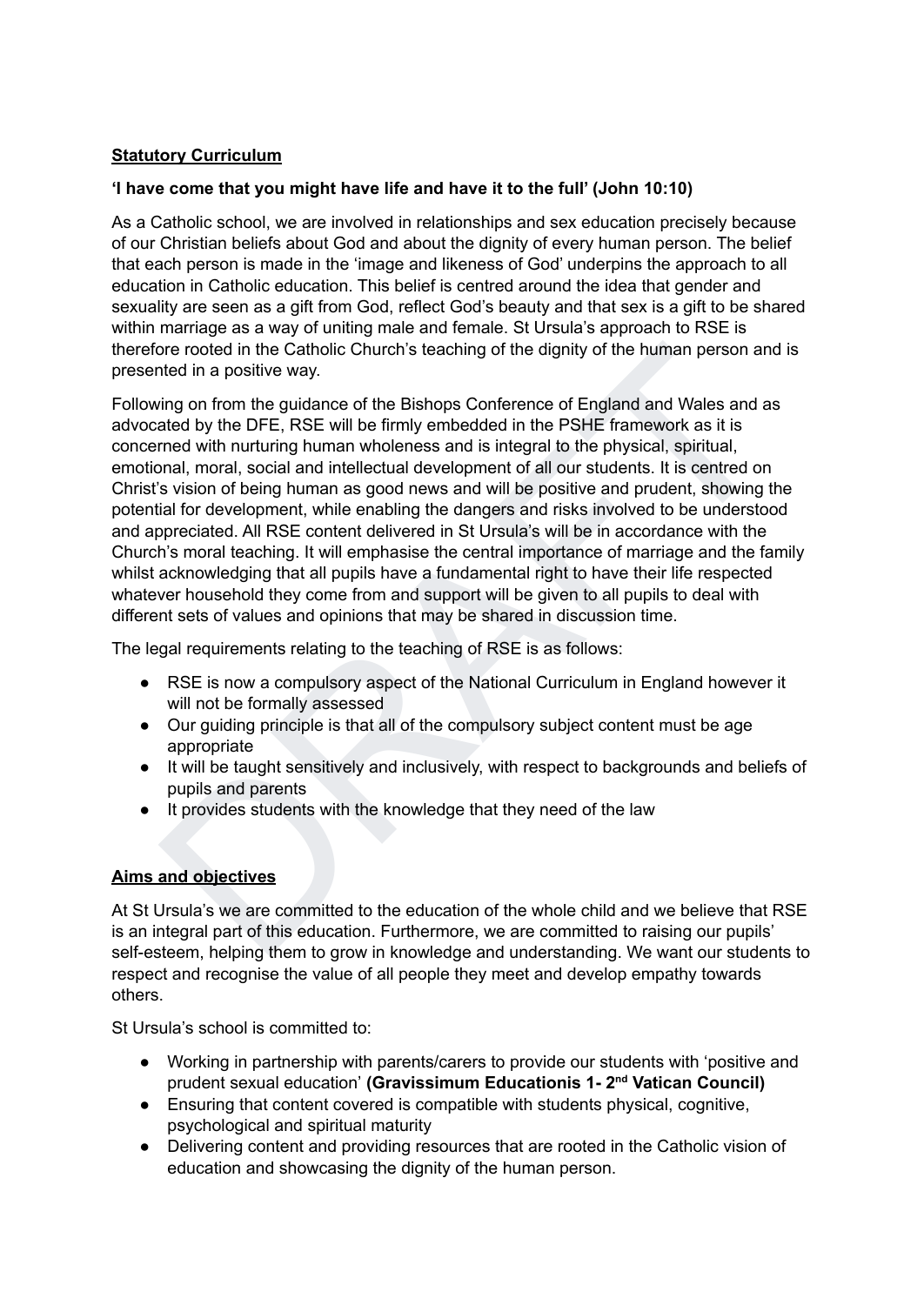## **Objectives of RSE in St Ursula's**

We want to develop the following attitudes and virtues for students:

- Reverence for the gift of human sexuality and fertility
- Respect for the dignity of every human being in their own person and in the person of others
- Joy in the goodness of the created world and their own bodily natures
- Responsibility for their own actions and recognition of the impact of these on others
- Recognising and valuing their own sexual identity and that of others
- Celebrating the gift of life-long, self-giving love
- Recognising the importance of marriage and family life
- Fidelity in relationships

We want to develop the following personal and social skills:

- Making sound judgements and good choices which have integrity and which are respectful of the individual's commitments
- Loving and being loved, and the ability to form friendships and loving, stable relationships free from exploitation, abuse and bullying
- Managing emotions within relationships, and when relationships break down, with confidence, sensitivity and dignity
- Managing conflict positively, recognising the value of difference
- Cultivating humility, mercy, compassion, learning to forgive and be forgiven
- Developing self-esteem and confidence, demonstrating self-respect and empathy for others
- Celebrating the gift of life-long, self-giving love<br>
Recognising the importance of marriage and family life<br>
Fidelity in relationships<br>
Fidelity in relationships<br>
ant to develop the following personal and social skills:<br>
M ● Building resilience and the ability to resist unwanted pressures, recognising the impact of the media, internet and peer groups and so developing the ability to assess pressures and respond appropriately
- Being patient, delaying gratification and learning to recognise the appropriate stages in the development of relationships and how to love chastely
- Assessing risks and managing behaviours in order to minimise the risk to health and personal integrity

We want our students to know and understand:

- The Church's teaching on relationships and the nature and meaning of sexual love
- The Church's teaching on marriage and the importance of marriage and family life
- The centrality and importance of virtue in guiding human living and loving
- The physical and psychological changes that accompany puberty
- The facts about human reproduction, how love is expressed sexually and how sexual love plays an essential and sacred role in procreation
- How to manage fertility in a way that is compatible with their stage of life, their own values and commitments, including and understanding the differences between natural family planning and artificial contraception
- How to keep themselves safe from sexually transmitted infections and how to avoid unintended pregnancy including where to go for advice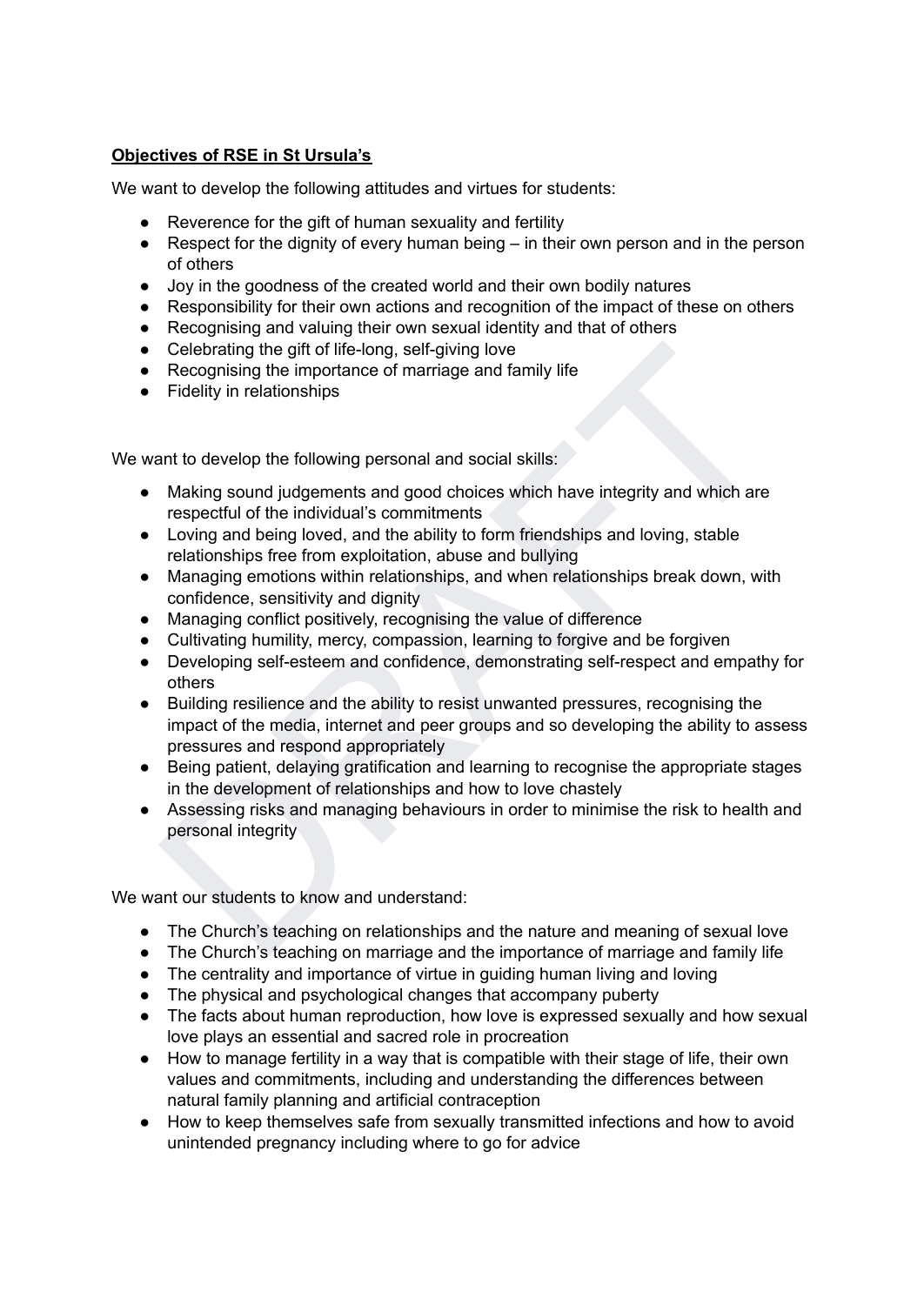### **Outcomes**

### **Inclusion and differentiated learning**

We will ensure that RSE is sensitive to the different needs of our students in respect to pupils' different abilities, levels of maturity and personal circumstances. All our RSE lessons will help students to realise the nature and consequences of discrimination, teasing, bullying and aggressive behaviour (including cyber-bullying) use of prejudice based language and how to respond/ask for help. Please read in conjunction with our school inclusion policy.

### **Equal obligations**

The governing body of St Ursula's have wider responsibilities under the Equalities Act 2000 and will ensure that our school community strives to meet the needs of all its pupils. Irrespective of disability, educational need, race, nationality, sex, gender identity, religion or home situation.

'We have to remember. that everyone, none excluded, no matter what the situation a person is living in, we can feel accepted by God, participate actively in the life of the community and be a part of the 'People of God' which journeys tirelessly towards the fullness of his kingdom of justice, love, forgiveness and mercy' **(Pope Francis, Misericordia et Misera)**

### **Broad content of RSE in St Ursula's**

The three aspects of RSE – attitudes and values, knowledge and understanding and personal and social skills will be provided throughout our whole school PSHE and RSE policy.

overing booy of so trosuas have worer responsibilities the requirement of the equilibrat section of the syntem and the methanic and the methanic street the control of disability, educational need, race, nationality, sex, g St Ursula's will be following the RSE resources provided by the company 'Ten Ten'. As a Catholic Education Service they endeavour to provide outstanding resources that comply fully with the teachings of the Catholic Church. Ten Ten have developed their programme of study in line with the DFE curriculum for PSHE and RSE and the Bishops Conference have approved the use of Ten Ten resources in their conference meeting on  $1<sup>st</sup>$  October 2020.

RSE at present will not be formally assessed, however we will be embedding the use of quizzes class debating and low-stakes testing e.g.: retrieval practice to assess learning. All students will receive an exercise book for RSE and this will be useful for whole school monitoring.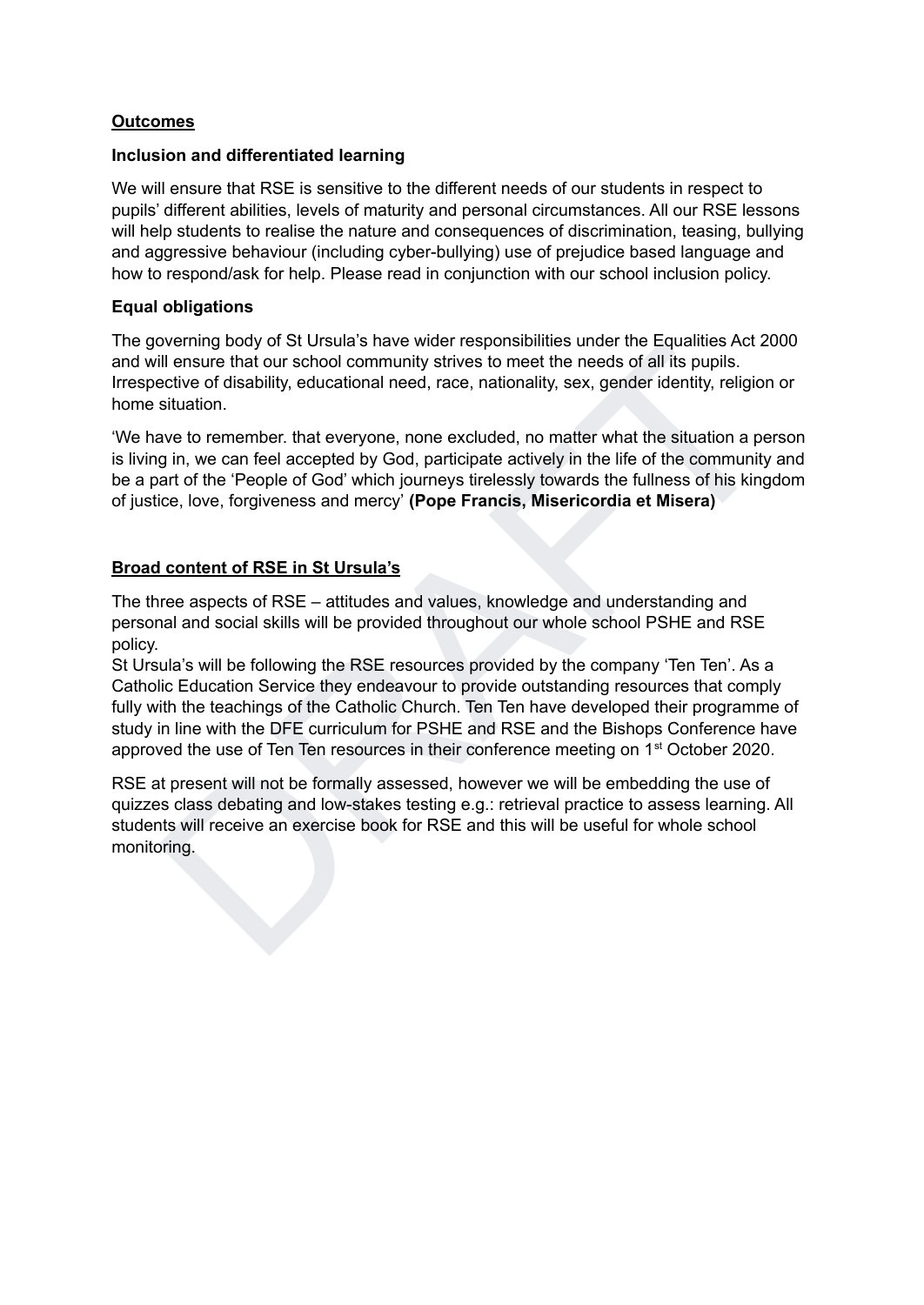Overview of content taught for each year group. Lesson 1 for each year group will be taught in an RE lesson with their RE teacher and the other 7 will be delivered by the form tutor.

|                                                                                                                                                                                                                                                                                                                                                                                                                                                                                                                                                    | <b>RE, PSHE or Tutor Time</b>                        |                                                      |                                                      |                                                      |                                                      |                                                      |                                                      |                                                                                                                                                                                            |  |
|----------------------------------------------------------------------------------------------------------------------------------------------------------------------------------------------------------------------------------------------------------------------------------------------------------------------------------------------------------------------------------------------------------------------------------------------------------------------------------------------------------------------------------------------------|------------------------------------------------------|------------------------------------------------------|------------------------------------------------------|------------------------------------------------------|------------------------------------------------------|------------------------------------------------------|------------------------------------------------------|--------------------------------------------------------------------------------------------------------------------------------------------------------------------------------------------|--|
|                                                                                                                                                                                                                                                                                                                                                                                                                                                                                                                                                    | Session 1                                            | Session 2                                            | Session 3                                            | Session 4                                            | Session 5                                            | Session 6                                            | Session 7                                            | Cinema                                                                                                                                                                                     |  |
| <b>Sessions per</b><br>programme                                                                                                                                                                                                                                                                                                                                                                                                                                                                                                                   | 50 minutes<br>or 2 x 25-minutes<br>or 2 x 50-minutes | 50 minutes<br>or 2 x 25-minutes<br>or 2 x 50-minutes | 50 minutes<br>or 2 x 25-minutes<br>or 2 x 50-minutes | 50 minutes<br>or 2 x 25-minutes<br>or 2 x 50-minutes | 50 minutes<br>or 2 x 25-minutes<br>or 2 x 50-minutes | 50 minutes<br>or 2 x 25-minutes<br>or 2 x 50-minutes | 50 minutes<br>or 2 x 25-minutes<br>or 2 x 50-minutes | Whole or half-year<br>groups                                                                                                                                                               |  |
| <b>Main Themes</b>                                                                                                                                                                                                                                                                                                                                                                                                                                                                                                                                 | All                                                  | <b>Created and Loved by God</b>                      |                                                      |                                                      | <b>Created to Love Others</b>                        |                                                      | <b>Created to Live</b><br>in Community               | All                                                                                                                                                                                        |  |
| Sub-themes                                                                                                                                                                                                                                                                                                                                                                                                                                                                                                                                         | <b>Religious</b><br>Understanding                    | Me, My Body,<br>My Health                            | Emotional<br><b>Well-Being</b>                       | <b>Life Cycles</b>                                   | Personal<br><b>Relationships</b>                     | <b>Keeping Safe</b>                                  | Living in the<br><b>Wider World</b>                  | Cinema-in-<br><b>Education</b>                                                                                                                                                             |  |
| Year 7                                                                                                                                                                                                                                                                                                                                                                                                                                                                                                                                             | Who Am I?                                            | Changing<br>Bodies                                   | <b>Healthy Inside</b><br>and Out                     | Where We<br>Come From                                | Family &<br>Friends                                  | My Life on<br>Screen                                 | Living in the<br>Wider World                         | Facts of Life                                                                                                                                                                              |  |
| Year <sub>8</sub>                                                                                                                                                                                                                                                                                                                                                                                                                                                                                                                                  | Created and<br>Chosen                                | Appreciating<br><b>Differences</b>                   | Feelings                                             | Before I Was<br>Born                                 | Tough<br>Relationships                               | <b>Think Before</b><br>You Share                     | Wider World                                          | The Trouble<br>With Max                                                                                                                                                                    |  |
| Year 9                                                                                                                                                                                                                                                                                                                                                                                                                                                                                                                                             | The Search for<br>Love                               | Love People,<br>Use Things                           | In Control of My<br>Choices                          | Fertility &<br>Contraception                         | Marriage                                             | One Hundred<br>Percent                               | KnowingMy<br>Rights and<br>Responsibilities          | Love, Honour,<br>Cherish                                                                                                                                                                   |  |
| Year 10 & 11*                                                                                                                                                                                                                                                                                                                                                                                                                                                                                                                                      | Authentic<br>Freedom                                 | Self-Image                                           | Values,<br>Attitudes &<br><b>Beliefs</b>             | Parenthood<br>(Personal<br>Relationships)            | Pregnancy &<br>Abortion<br>(Life Cycles)             | Abuse                                                | Solidarity                                           | Babies Y10<br>Truth & Lies Y11                                                                                                                                                             |  |
| Whilst promoting Catholic values and virtues we will ensure our students receive clear<br>scientific information as well as covering the law pertaining to RSE in topics such as<br>orced-marriage, female genital mutilation (FGM), abortion, the age of consent and the<br>egislation relating to equality. We understand and value that knowing about the facts and<br>enabling young people to explore different viewpoints is not the same as promoting<br>behaviour that is not compatible with our school's promotion of Catholic teaching. |                                                      |                                                      |                                                      |                                                      |                                                      |                                                      |                                                      |                                                                                                                                                                                            |  |
| <b>Parents and Carers</b>                                                                                                                                                                                                                                                                                                                                                                                                                                                                                                                          |                                                      |                                                      |                                                      |                                                      |                                                      |                                                      |                                                      |                                                                                                                                                                                            |  |
| We recognise that parents and carers are the primary educators of their children. As a<br>n educating their children. We want to work in partnership with our parents and carers by<br>providing access to the material that their children will be studying as part of the RSE<br>curriculum. Parents and carers will receive a letter about Ten Ten resources and details<br>carers are advised to complete the short-course providing an overview of the Ten Ten                                                                                |                                                      |                                                      |                                                      |                                                      |                                                      |                                                      |                                                      | Catholic school, we will provide the means by which the Church assists parents and carers<br>about the parent log-in tool and how to access resources relevant to their child. Parents and |  |

**One-Page Overview - LTTF Secondary** 

### **Balanced curriculum**

### **Parents and Carers**

We recognise that parents and carers are the primary educators of their children. As a Catholic school, we will provide the means by which the Church assists parents and carers in educating their children. We want to work in partnership with our parents and carers by providing access to the material that their children will be studying as part of the RSE curriculum. Parents and carers will receive a letter about Ten Ten resources and details about the parent log-in tool and how to access resources relevant to their child. Parents and carers are advised to complete the short-course providing an overview of the Ten Ten programme. St Ursula's will also give parents and carers the opportunity to consult and give feedback on the content that will be delivered to students via a google form.

Parents and carers are encouraged to respond to the google consultation form and will also be involved in the monitoring, review and evaluation of the programme. Our view is that at the end of the consultation process, every parent and carer will have full confidence in our school's RSE programme in meeting their child's needs.

Parents have the *right to withdraw* their child from RSE except in those elements which are required by the National Curriculum. Students can be withdrawn up to three terms before their 16<sup>th</sup> birthday. If students are over 16 years old, the student themselves can opt back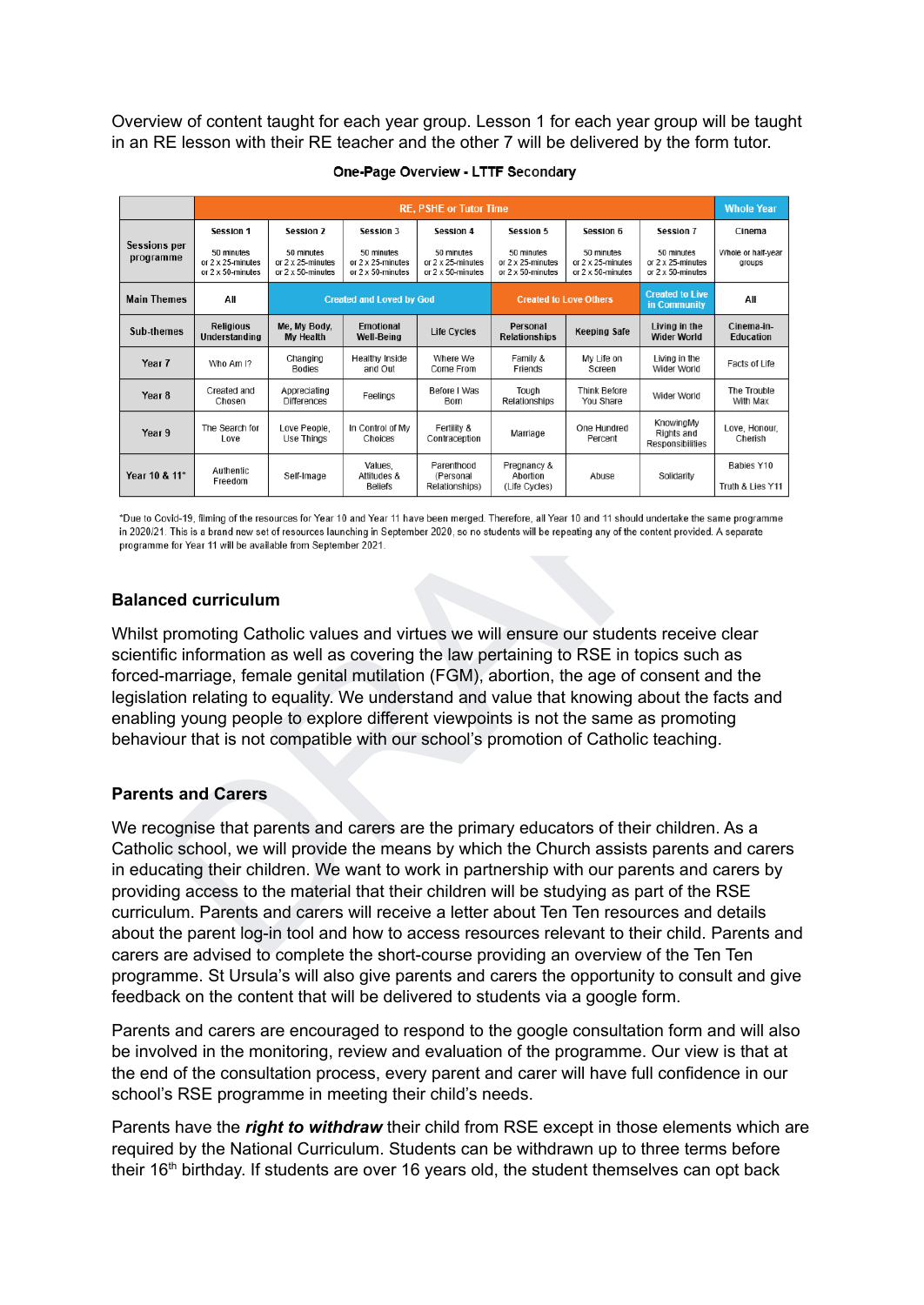into the programme. Should parents or carers wish to withdraw their child they are asked to notify the school directly.

### **Responsibility for teaching the programme**

The responsibility for the delivery of the RSE programme lays with the whole school community in St Ursula's. The first RSE lesson will be taught within the student's RE lesson as this will lay the Biblical and Catholic foundations. The remaining lessons will be delivered by the form tutor and all resources will be provided by Ten Ten. All staff members have a responsibility to be positive role models for pupils of good, healthy, wholesome relationships. They will also be contributing to the development of pupils' personal and social skills.

### **External visitors**

mi also be contributing to the decorption to popilis personial and social shins.<br>
Shood will offer allow outside agencies and health specialists to deliver aspects of RSE.<br>
Circular, we will be using Ten Ten start to deliv Our school will often allow outside agencies and health specialists to deliver aspects of RSE. In particular, we will be using Ten Ten staff to deliver workshops to our students each year. Such visits, will always complement the programme and will never substitute or replace teacher led sessions. Any visitor must adhere to our code of practice developed in line with the Catholic Education Service guidance 'Protocol for visitors for Catholic Schools'.

### **Other roles and responsibilities regarding RSE**

### **Governing body in St Ursula's will**:

- Review our RSE policy in consultation with SLT, parents/carers and teachers
- Ensure our policy is available to parents/carers
- Ensure our policy is in accordance with other whole school policies
- Ensure that parents know their right to withdraw
- Establish a link governor to share in the monitoring and evaluation of the programme, including resources provided
- Ensure that our policy provides proper and adequate coverage of relevant National Curriculum science policy and the setting of RSE within PSHE

### **Headteacher**

At St Ursula's, the Headteacher has the overall responsibility for the implementation of this policy and for liaison with the governing body, parents/carers/ Diocesan Schools' Service, the Local Education Authority and external agencies.

### **RSE Co-ordinator**

The RSE co-ordinator at St Ursula's is the Head of RE. The co-ordinator will work alongside the Headteacher has the general responsibility to support all members of staff in the implementation of this policy and will provide a lead in the dissemination of the information relating to RSE. The co-ordinator will work in conjunction with the lead PSHE co-ordinator and the Key Stage Leaders.

### **All staff**

RSE is a whole school priority. All teachers have a responsibility of care. All teachers will be trained through the Ten Ten training and the RE department have all received the full RSE training set out by the DFE. All staff members have been included in the development of the